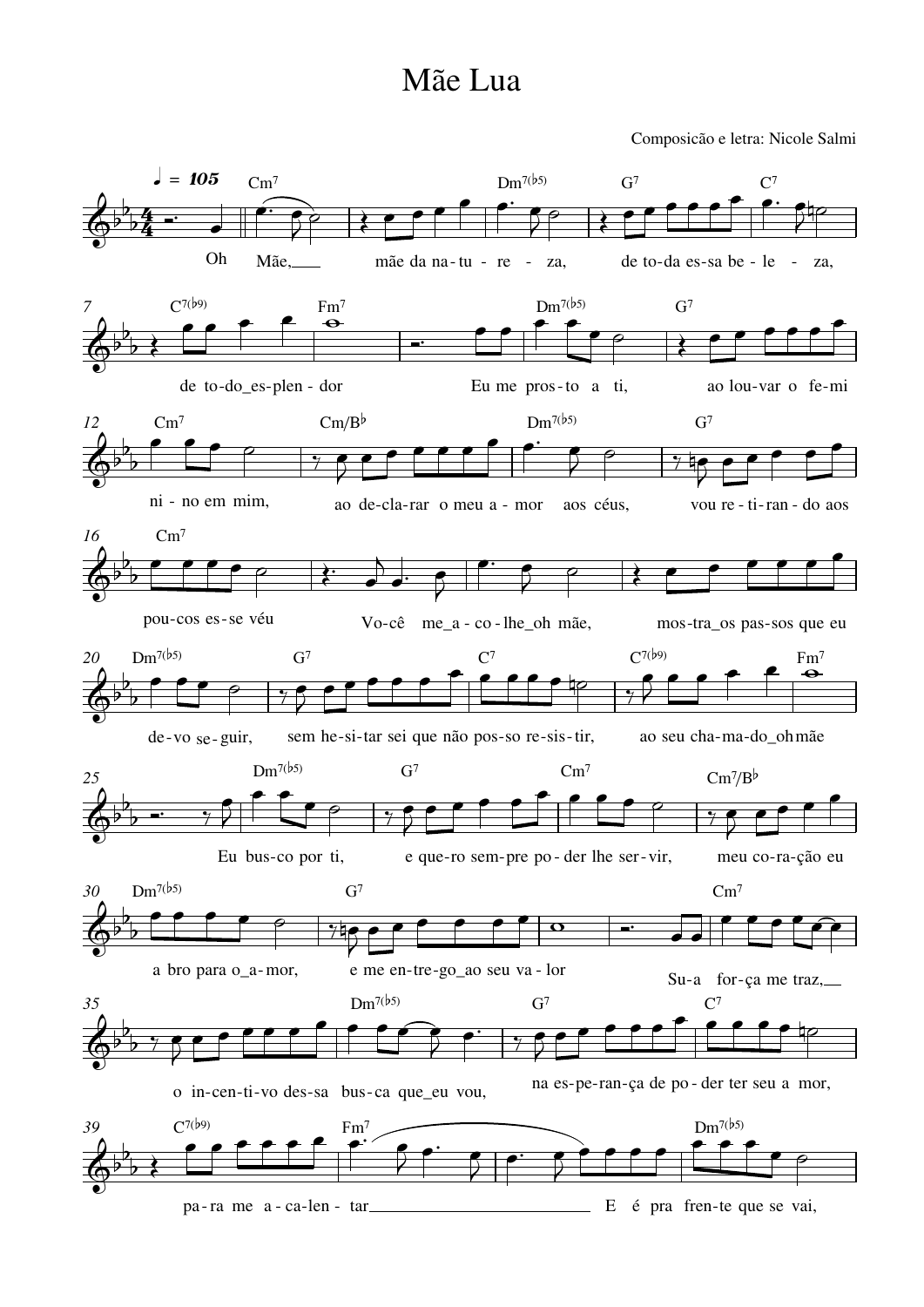

## $\overline{2}$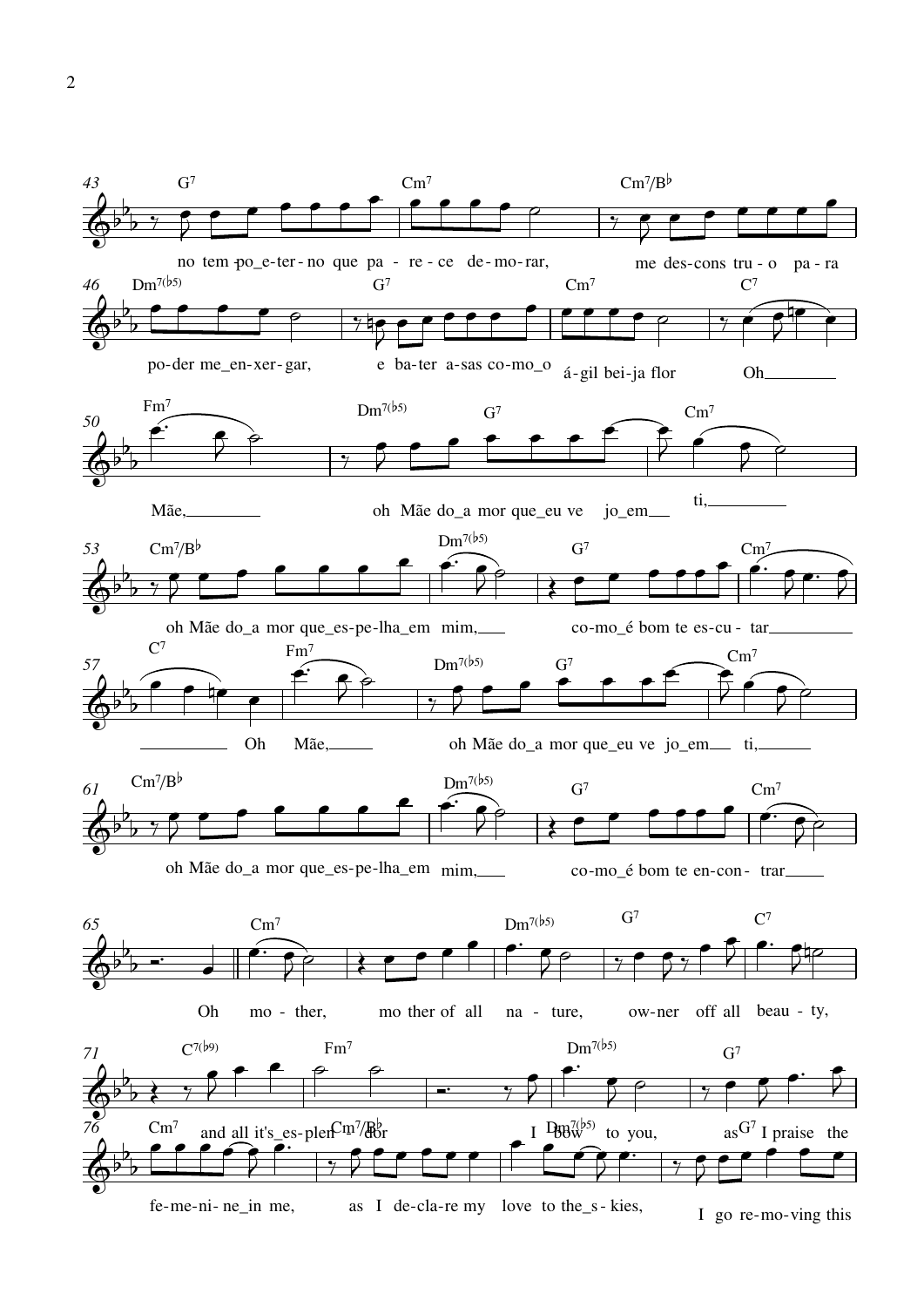